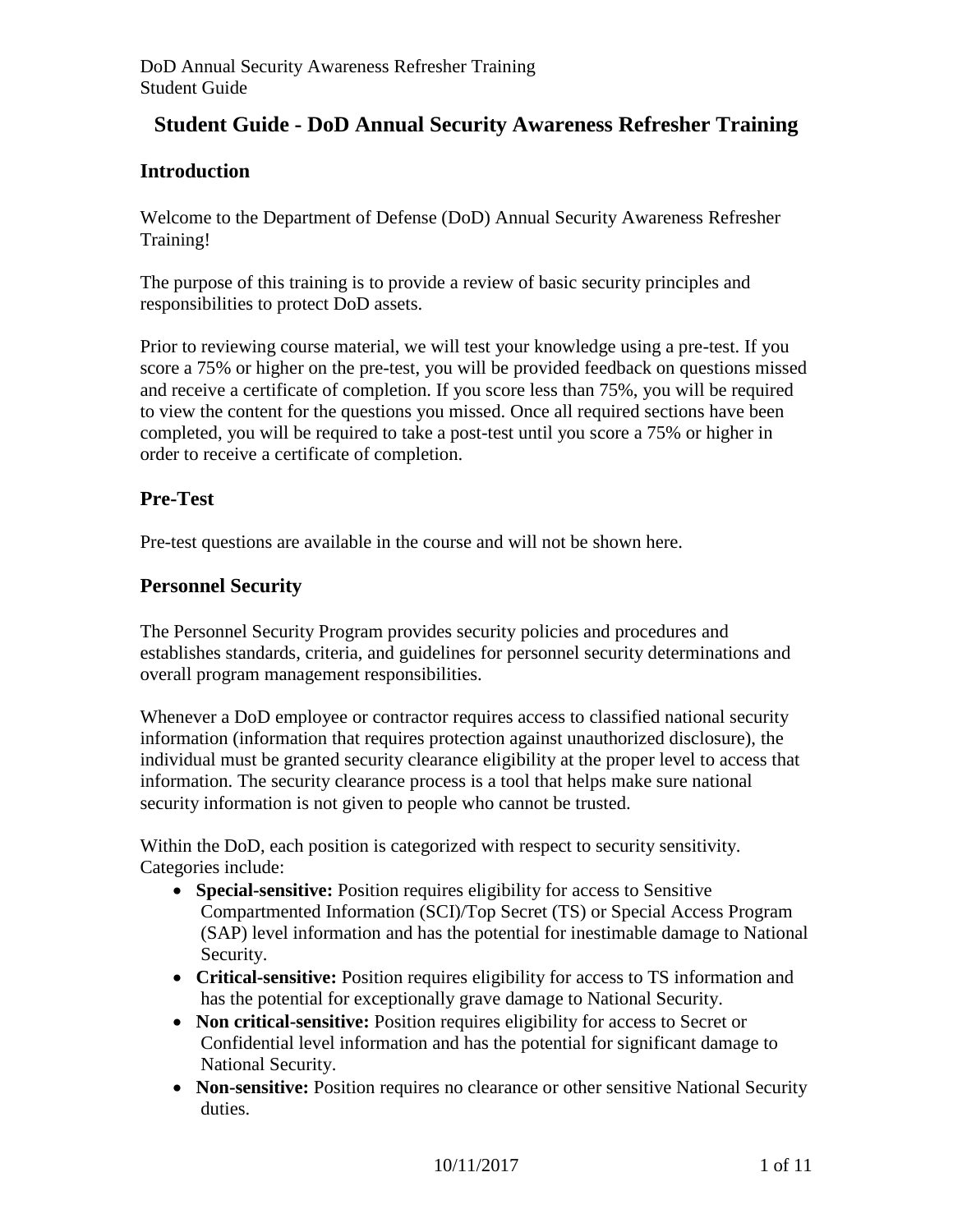The Personnel Security Clearance Process ensures members of the Armed Forces, DoD civilian employees, DoD contractor personnel, and other affiliated persons are granted access to classified information and/or assignment to a national security sensitive position consistent with the interests of national security. The Personnel Security Clearance Process includes Investigation, Adjudication, Periodic Reinvestigation, and Self-Reporting throughout the process.

### **Investigations**

The Revised Federal Investigative Standards (FIS), signed in 2012, establishes requirements for conducting Federal background investigations to determine eligibility and will be implemented using a phased approach. The revised FIS utilizes a new five-tiered investigative model. For the purposes of this course, we will only focus on Tier 3 and Tier 5 security background investigations, adjudications, periodic reinvestigations, and self-reporting.

The FIS Tier 3 and Tier 5 security background investigations are conducted for national security positions to determine your eligibility for:

- Access to classified information
- Acceptance or retention in the Armed Forces
- Assignment to a designated national security sensitive position

Your refusal to complete security documentation may result in the revocation or denial of your eligibility.

### **Adjudications**

After the investigation is completed, the case is sent to Adjudications to assess the probability of future behavior that could have an adverse effect on National Security. The DoD Consolidated Adjudications Facility (DoD CAF) is the primary authority for making security clearance eligibility determinations for DoD Personnel. Each case is weighed on its own merits utilizing the whole person concept, which looks at all available and reliable information about an individual's past and present prior to reaching an adjudicative determination.

#### **Periodic Reinvestigation**

Under the FIS, there are two types of periodic reinvestigations for national security clearances:

- **Tier 3 R:** Required for continued Secret and Confidential clearance eligibility. Tier 3R periodic reinvestigations will continue to be conducted every ten years.
- Tier 5 R: Required for continued TS or SCI clearance eligibility. Tier 5 reinvestigations have been extended from five years to six years with DNI endorsement.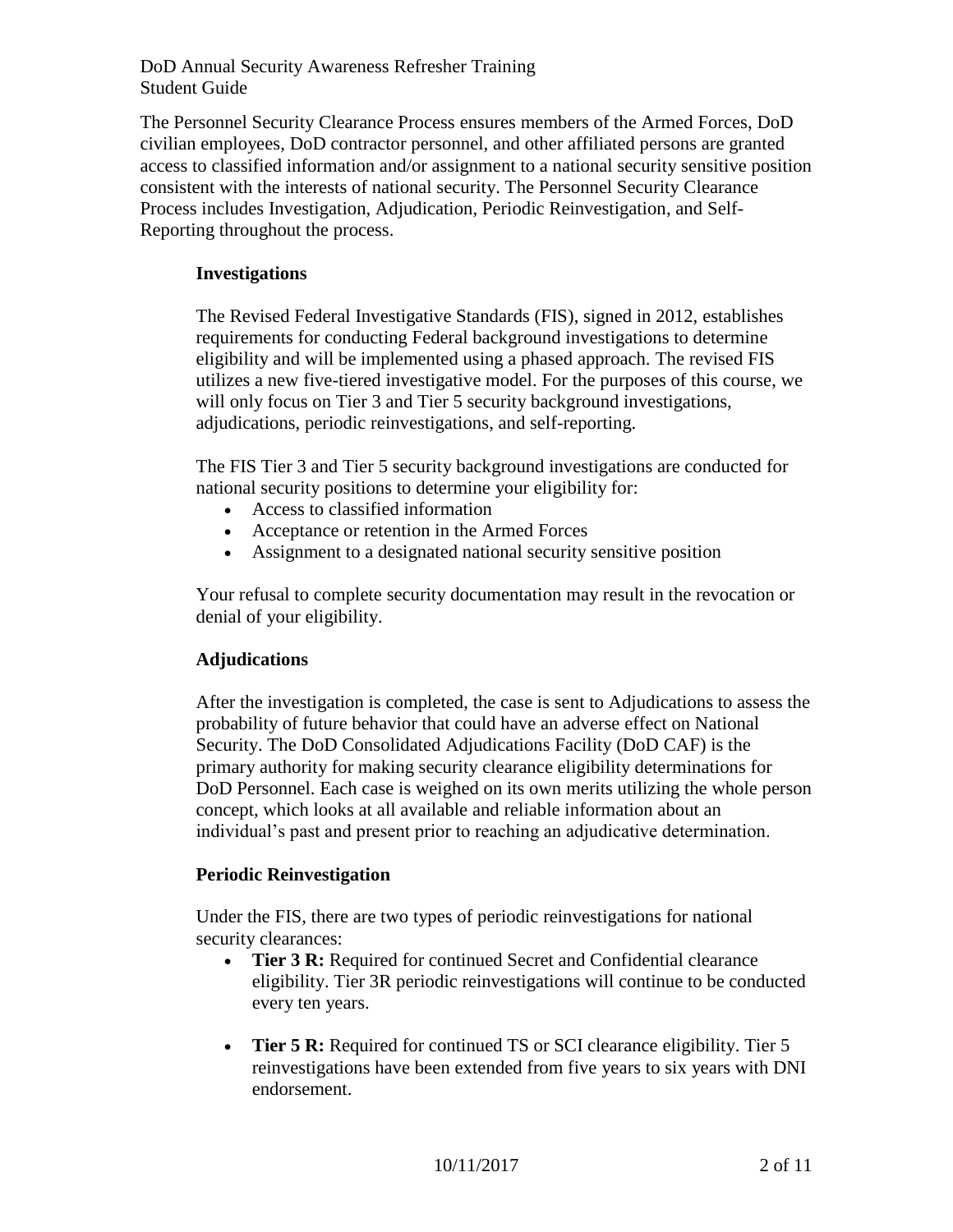> For more information see the DoD Memorandum "Extension of Periodic Reinvestigation Timelines to Address the Background Investigation Backlog" located in the course resource page.

#### **Self-Reporting**

As part of the Security Clearance process, you must self-report any changes in status, adverse information, and foreign contacts as they occur to the Security Office. Remember, if you don't self-report, someone else might! Reporting does not automatically result in revocation of eligibility so don't be afraid to report!

#### **Change in Status**

Some examples of change in status would be: Marriage/co-habitation, addition of a new family member, divorce, or the receipt of a large sum of cash (i.e., lottery).

#### **Adverse Information**

Adverse information must also be reported, but what is adverse information? "Any information that adversely reflects on the integrity or character of a cleared employee, which suggests that his or her ability to safeguard classified information may be impaired or that his or her access to classified information clearly may not be in the interest of National Security." Some examples of adverse information that you must report include:

- Criminal activity, including domestic violence or issuance of a restraining order, driving under the influence/driving while intoxicated (known as a DUI or DWI) and traffic tickets in excess of \$300
- Excessive indebtedness or recurring financial difficulties and bankruptcy
- Use of illegal drugs or misuse of controlled substances
- Any pattern of security violations or disregard for security regulations

#### **Foreign Contacts**

DoD personnel are required to report any close and continuing association with a foreign national to the Security Office. This also includes relationships involving financial or personal ties and requests from anyone requesting access to classified or controlled information.

**Note:** Failure to report foreign contacts when required may result in reevaluation of eligibility for access to classified information.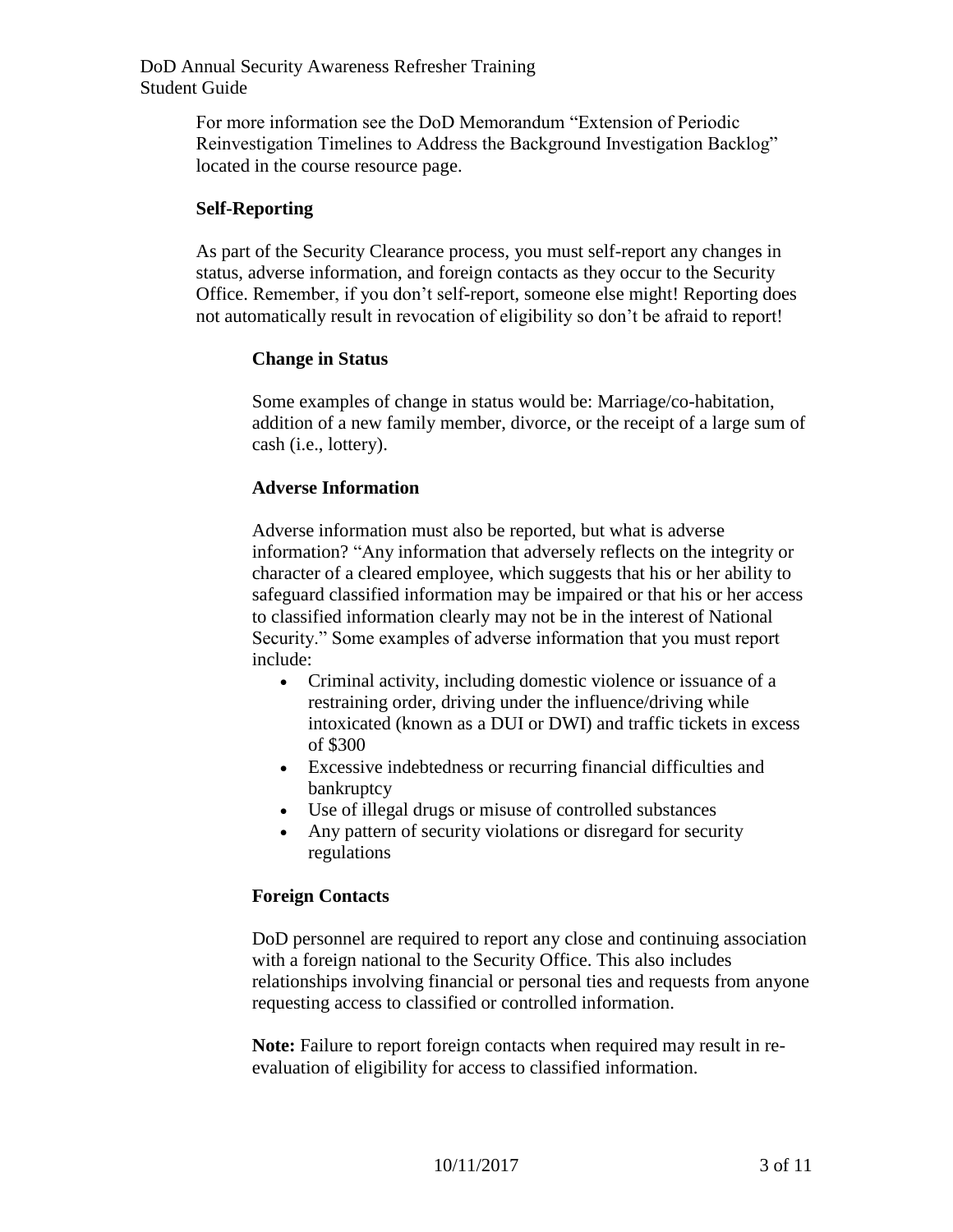# **Information Security**

So what is classified information? Classified information is official government information that has been determined to require protection against unauthorized disclosure in the interest of National Security and that has been so identified by being marked. Only individuals with the appropriate clearance eligibility, need-to-know, and signed Standard Form (SF) 312 Classified Information Nondisclosure Agreement may access classified information. All classified documents require a cover sheet. The levels of Classified Information are:

- **Top Secret:** If compromised, could cause **exceptionally grave damage** to national security - use SF 703 as a cover sheet.
- **Secret:** If compromised, could cause **serious damage** to national security use SF 704 as a cover sheet.
- **Confidential:** If compromised, could cause **damage** to national security use SF 705 as a cover sheet.

We just discussed classified documents. For classified media, such as CDs/DVDs, hard drives, and thumb drives, be sure to use the appropriate medium tags or stickers. Classified medium tags are as follows:

- SF 706, Top Secret label
- SF 707, Secret label
- SF 708, Confidential label

## **Derivative Classification**

Derivative classification is defined as incorporating, paraphrasing, restating, or generating in new form information that is already classified and marking the newly developed material consistent with the classification markings that apply to the source information. Only individuals with the appropriate security clearance, need-to-know, who access classified information as part of their official duties, and are properly trained may derivatively classify information.

### S**afeguarding and Protecting Information**

We discussed marking, reproducing, and processing information, but how do you safeguard it? There are differences in safeguarding CUI and classified information.

Safeguard CUI by using:

- Locked cabinets
- Rooms with locked outer office doors
- Key or cipher locked rooms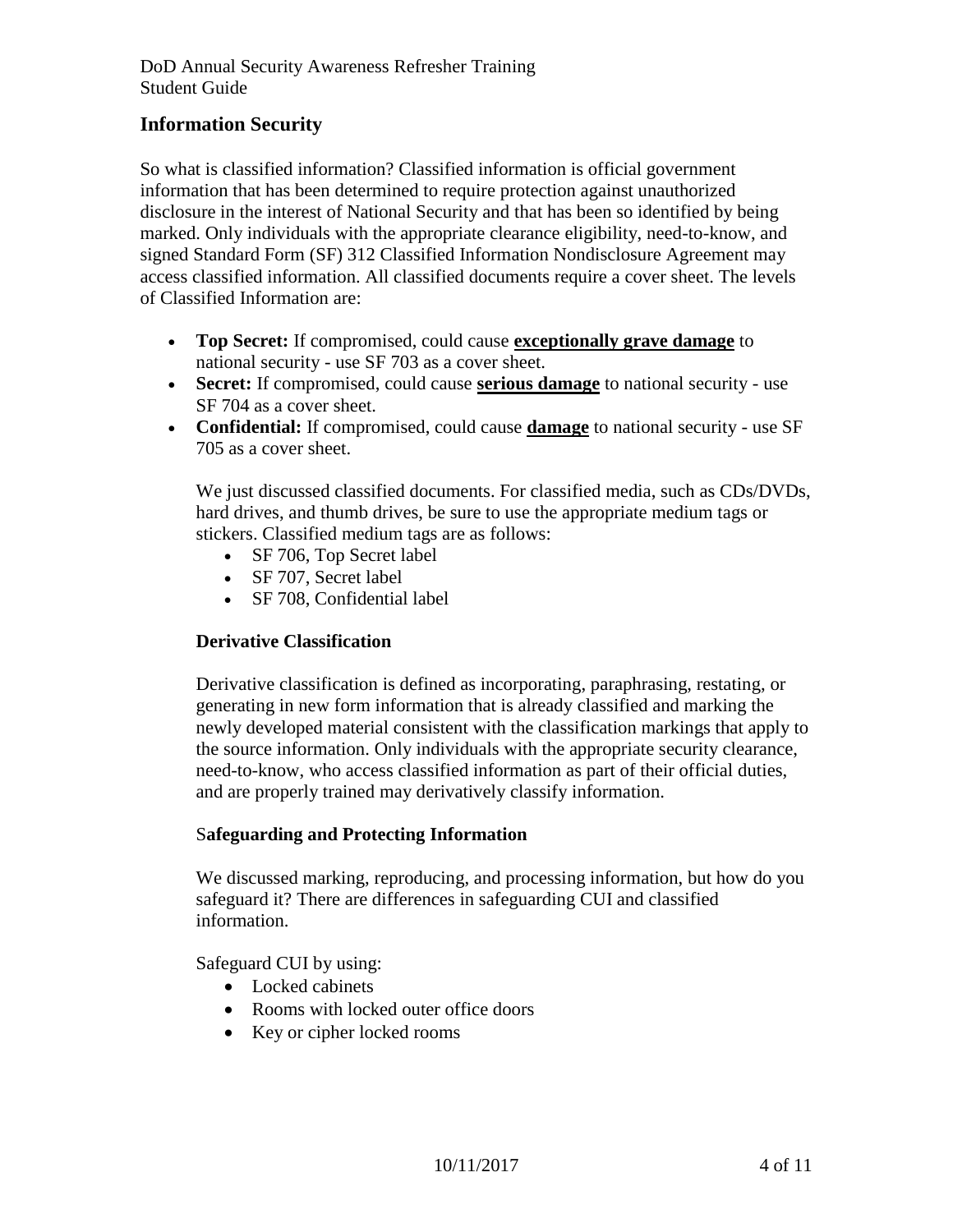Safeguard classified information by using:

- General Services Administration (GSA) approved containers (if not cleared for open storage)
- Vaults
- Secure rooms

In addition to storing classified information in an approved container, there are other requirements for protecting classified information. You must:

- Use a secure telephone
- Maintain control of the material at all times
- Never leave classified information unattended
- Never "talk around" classified information by using codes or hints

Remember, you must never divulge any classified information to unauthorized personnel regardless of the passage of time, the public source of disclosure of data, or their prior clearance, access, or employment status. There is no statute of limitations regarding the unauthorized disclosure of classified information. Contact your Security Office for any questions.

### **Storage Containers**

All classified material must be stored in a GSA approved container. If your space has been approved for open storage, contact your security office for additional guidance. When opening or closing a container, record the date and time on the SF702, Security Container Check Sheet. Combinations to security containers and doors to facilities where classified information is processed must be changed under the following conditions:

- When first put into use
- When someone who knows the combination no longer requires access (unless other access controls are in place)
- When the combination is compromised
- When the security container is taken out of service; you must reset to the factory settings of 50-25-50

The SF700 Security Container Information must be completed to record the combinations to security containers, secure rooms, and controlled area doors and to identify personnel to be contacted if a safe or facility are found open and unattended. For more information on the SF 700, review the SF 700 Short.

### **End of Day Security Procedures**

At the close of each day, check the entire workspace and store all classified materials. Ensure containers have been secured and initial the SF702 Security Container Check Sheet within the "Checked By" column. Then, verify you have secured all areas and complete the SF701 Activity Security Checklist.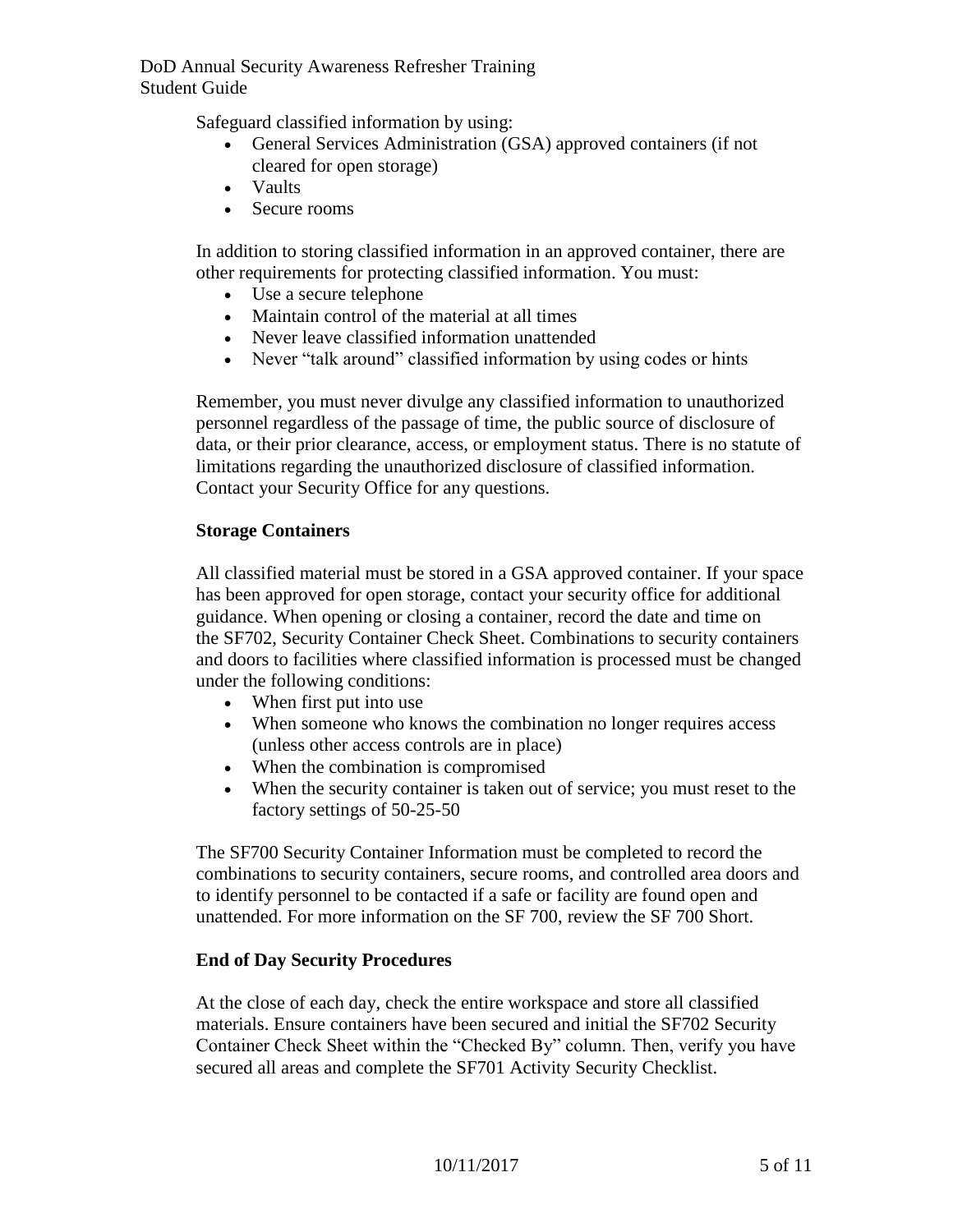### **Preparing Classified Documents for Mailing**

Let's turn our attention to preparing classified documents for transportation. If classified material is being mailed, it must be properly prepared. The document must have a cover sheet and be placed in an opaque envelope. The highest classification level and the dissemination controls must be placed at the top and bottom of both sides of the inner envelope. The envelope must be wrapped and reinforced tape must be used to detect signs of tampering. The name and address of the recipient and return address (office where it should be returned if undeliverable or if the outer envelope is damaged or found open) must be noted. The inner envelope must also contain a document receipt and destruction certificate. Place the inner envelope inside another opaque envelope that is durable enough to properly protect the material from accidental exposure. The outer envelope must have reinforced tape to facilitate detection of tampering. The return address, no personal names, as well as the mailing address, again no personal names must be marked on the outer envelope. There must be no classification markings on the outer envelope.

### **Transmitting/Transporting Classified Information**

 There are different procedures for transmitting and transporting Top Secret/SCI, Secret, Confidential, and CUI information:

- Top Secret may be transmitted by:
	- o Direct contact between cleared U.S. personnel
	- o Protected facsimile, message, voice (Secure Telephone Equipment (STE))
	- o Defense Courier Service (DCS)
	- o Appropriately cleared courier

TS/SCI documents **may not** be sent through the U.S. Postal Service or overnight express (i.e., FedEx) under any circumstances!

- Secret may be transmitted by:
	- o U.S. Postal Service registered mail or priority mail express within and between the U.S. and Puerto Rico
		- **•** You must check the "Signature is Required" box
		- Use of external (street side) express mail collection boxes is prohibited
	- o U.S. Postal Service registered mail through Army, Navy, or Air Force Postal Service facilities outside the U.S. and territories that provided the information does not pass out of U.S. citizen control and does not pass through a foreign postal system or foreign inspection
	- o Commercial delivery for urgent, overnight delivery only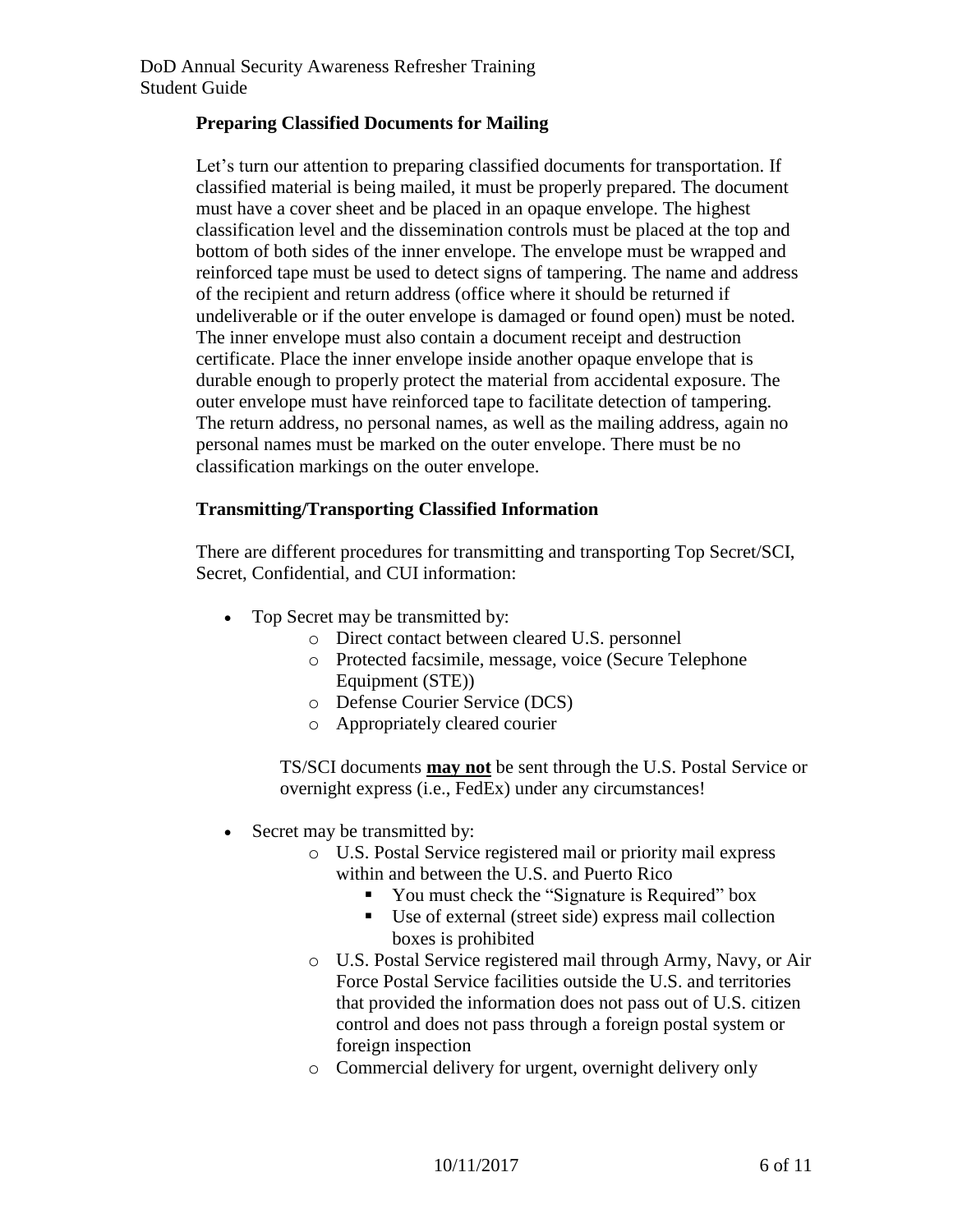*Incoming commercial delivery packages must be treated as classified upon receipt and a verification of shipment must be conducted. Open immediately and secure (if applicable).* 

- Confidential may be transmitted by:
	- o U.S. Postal Service certified mail to DoD contracting companies or non-DoD agencies
	- o Government agencies (but not contracting companies) may send Confidential material by U.S. Postal Service First Class mail between DoD Components in the U.S. and its territories only. It cannot be sent to contractors via First Class mail
		- Outer envelope shall be marked **"Return Service Requested"**

Use of external or street side mail collection boxes is **prohibited** for sending classified material.

- CUI may be transmitted by:
	- o U.S. Postal Service First Class mail, parcel post, or for bulk shipments via fourth class mail
	- o Approved secure communications systems
	- o Facsimile, the sender is responsible for determining appropriate protection will be available at the receiving location prior to transmission

## **Transporting Classified within your Facility**

While transporting classified material within your facility, you must provide reasonable protection for the information. The material must be transmitted by cleared personnel and they must travel to the destination without stopping; this includes restrooms and coffee shops. The transporting must be done person-toperson, and the material may not be left unattended.

## **Transporting Outside the Facility**

For transporting or hand-carrying outside the facility, classified information must be double wrapped or packaged as though it were being sent by mail. For other than commercial air, a briefcase or zippered pouch may serve as the outer wrapper if it is locked and approved for carrying classified material. The material must be kept under your constant control and delivered only to an authorized person. Prepare an inventory of the material and leave one copy in your office and another copy with a security officer or other responsible person. You will be required to receive a courier briefing and carry a courier card. Hand-carrying is authorized when the classified information:

- is not available at the destination
- is urgently needed for a specific purpose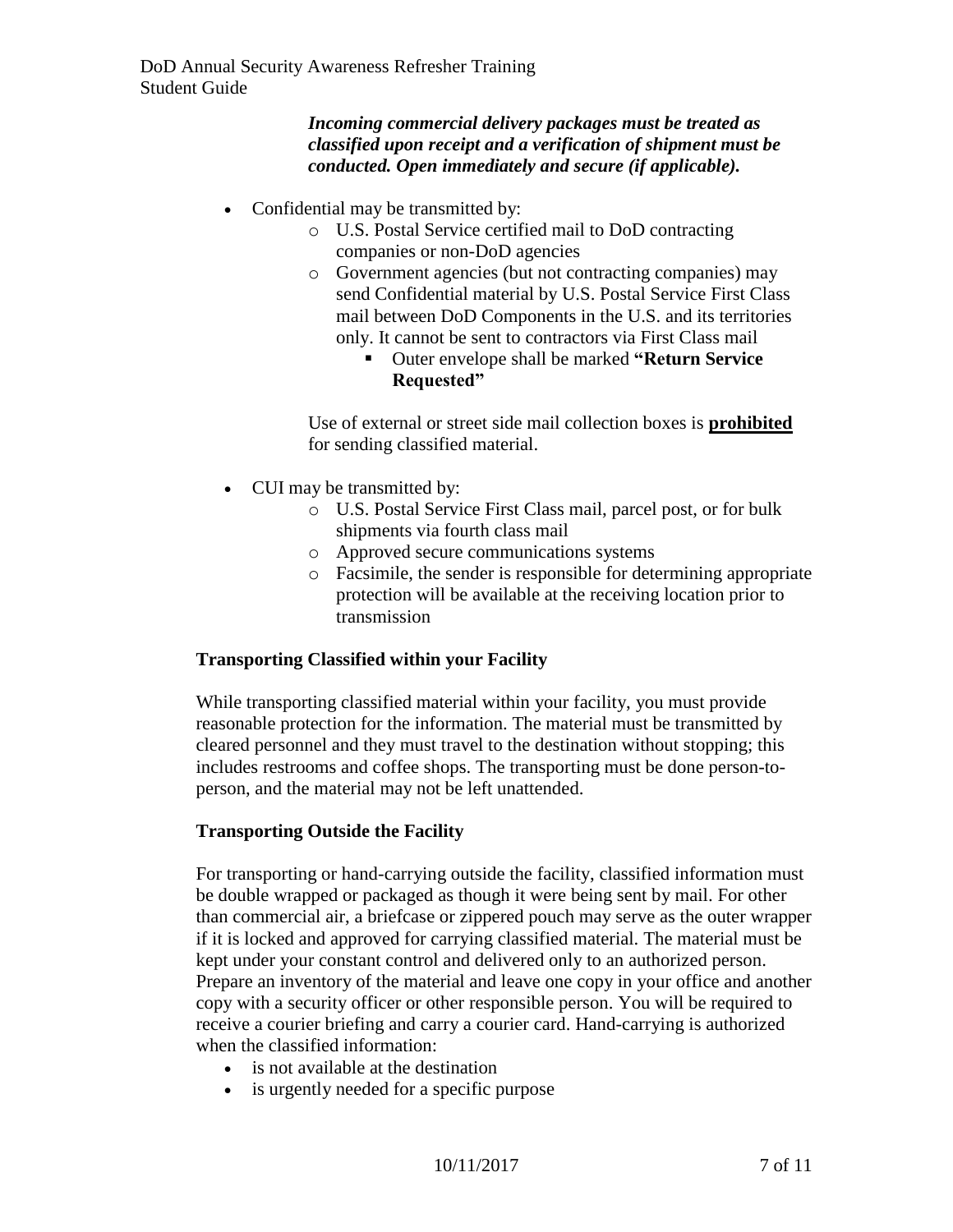cannot be transmitted in a timely manner

When transporting via commercial aircraft, Courier Letters are required. The courier letters are prepared by the Security Office, the original and sufficient copies to provide to airline officials must be carried. The courier letter is only valid for the time it takes to safely transport the classified material to the destination. Be sure to coordinate in advance with airline and terminal officials (including intermediate terminals).

*Carrying classified material on trips that involve an overnight stopover is not permitted without advance arrangements for overnight storage in a U.S. Government office or a cleared contractor facility.*

### **Destruction of Classified Information**

 Classified documents and material shall be destroyed completely to prevent anyone from reconstructing the classified information. The preferred method of destruction is shredding (using a National Security Agency (NSA) approved shredder). There are other methods used to destroy classified information such as:

- Burning
- Wet pulping
- Mutilation
- Chemical decomposition
- Pulverizing

For non-palpable material or for more information about destruction procedures, contact your security office for additional guidance.

Non-record CUI documents may be destroyed by any of the methods above or as long as the information cannot be recognized or reconstructed.

### **Security Incidents**

Previously, we discussed the importance of protecting classified information; however, there are times when this information is accidentally or willfully disclosed leading to a security incident. A security incident can be categorized as either an infraction or violation. Do you know how to differentiate between a security infraction and a security violation? An infraction does not involve loss, compromise, or suspected compromise. A violation could result in a loss or compromise. A loss occurs when classified information or material cannot be accounted for or physically located. Compromise occurs when classified information is disclosed to a person(s) who does not have an appropriate security clearance, authorized access, or need-to-know.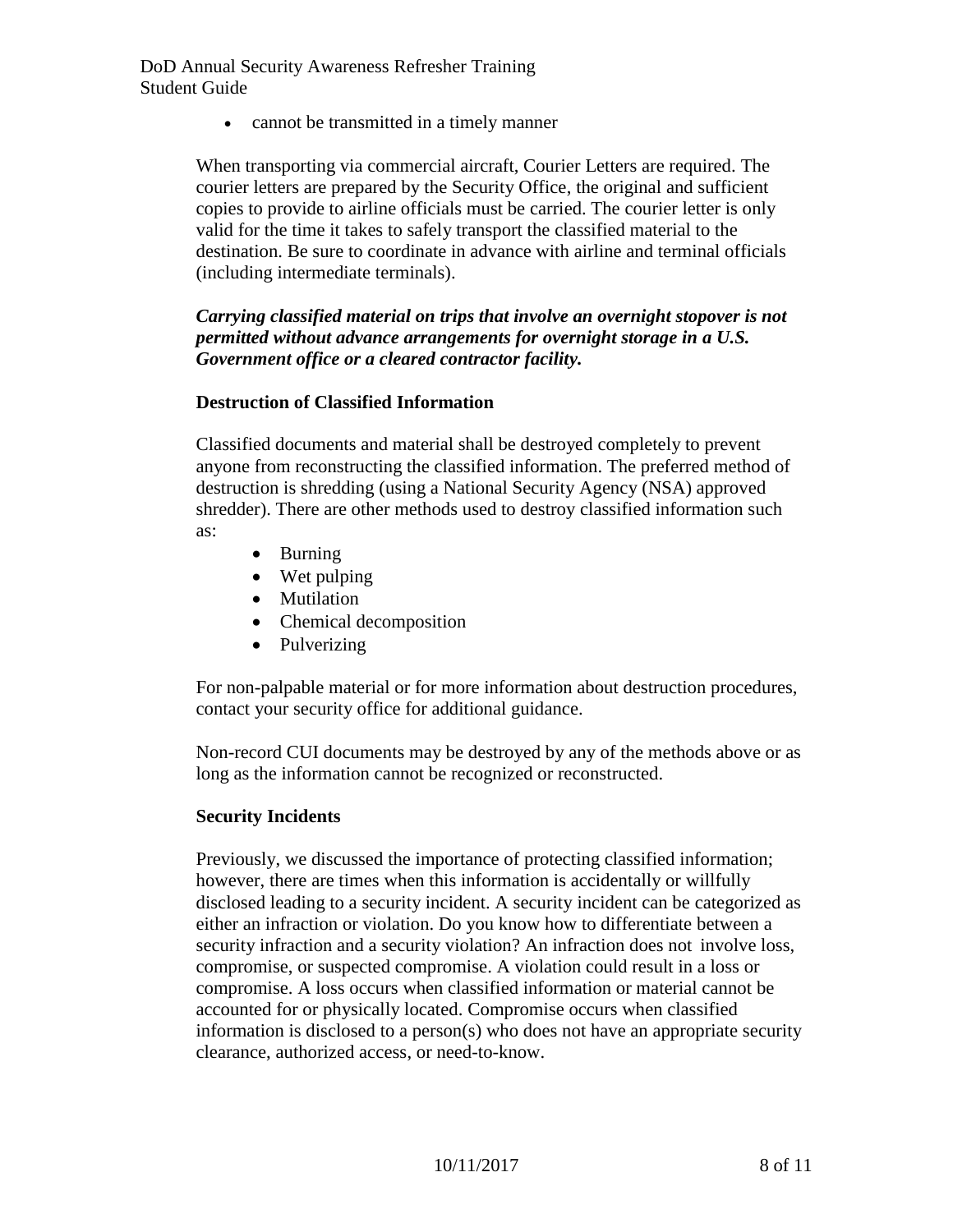> A data spill, or Negligent Discharge of Classified Information (known as NDCI), is always a violation and occurs when data is placed on an information technology system with insufficient controls to protect the data at the required classification.

Most violations and infractions are preventable, so STOP, THINK, and ASK for guidance. Report violations and infractions immediately to your supervisor and the Security Office. Remember, an infraction that remains uncorrected may lead to a violation in the future.

### **Types of Security Incidents**

Here are some examples of security incidents:

- Classified material not properly stored
- Classified container not properly secured
- Permitting personnel access to classified information without verifying a need-to-know
- Failing to mark classified information
- Discussing classified information in unauthorized areas

#### **Sanctions**

You may be subject to criminal, civil, or administrative sanctions if you knowingly, willfully, or negligently disclose classified information or CUI to unauthorized persons. Other punishable offenses include classifying or continuing the classification of information in violation of DoD regulations.

Sanctions may include but are not limited to: warning, reprimand, loss, or denial of classified access, suspension without pay, termination of employment, discharge from military service, and criminal prosecution.

### **Pre-Publication Review Process**

Everyone granted access to official information is personally responsible for protecting the information and for complying with the pre-publication security review processes. Materials subject to pre-publication review include:

- Books, manuscripts, or articles to be sent to a publisher, editor, movie producer, game purveyor, or their respective support staffs
- Any speech, briefing, article, or content that will be publically disseminated
- Any information released to the public, even through Congress or the courts
- Official government and defense industry products as well as materials submitted by cleared, or formerly cleared, personnel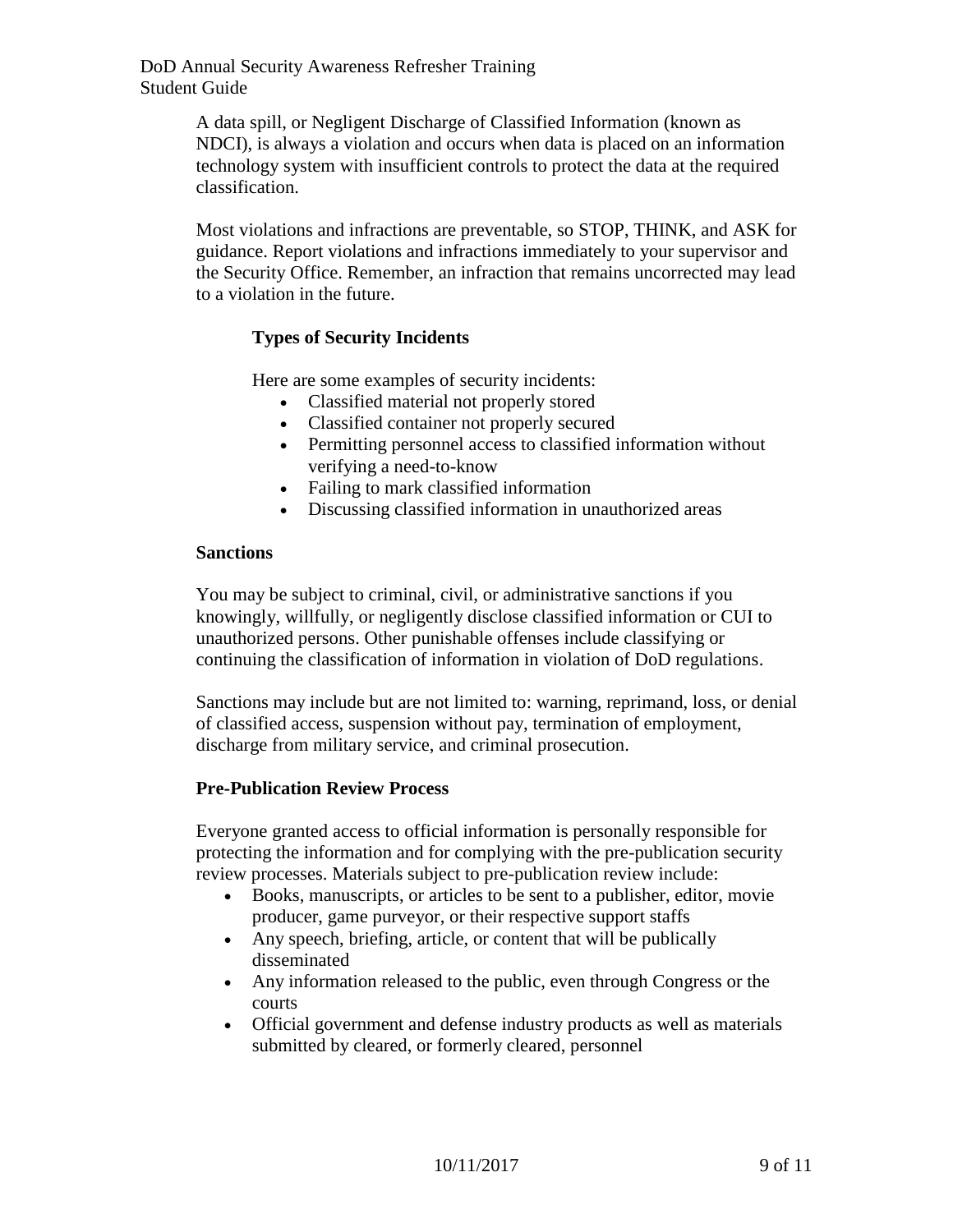> The Defense Office of Prepublication and Security Review (DOPSR) is responsible for reviewing written materials both for public and controlled release to ensure information that is publically released does not contain classified, controlled unclassified, or other information that in aggregate may lead to a compromise of National Security. See DoDI 5230.29 Security and Policy Review of DoD Information for Public Release for more information.

# **Physical Security**

Let's turn our attention to the Physical Security Program. Physical security is that part of security concerned with active and passive measures designed to prevent unauthorized access to personnel, equipment, installations, and information and to safeguard them against espionage, sabotage, terrorism, damage, and criminal activity.

At your facility you may notice some of the physical security countermeasures such as:

- **Barriers and fencing:** establish boundaries and deter individuals
- Intrusion Detection Systems (IDS): deter, detect, document, deny, or delay intrusion by detecting a change in the environment. These systems can be exterior or interior and include sensors, control units, transmission lines, and monitor units.
- **Security forces:** made up of DoD, military and contract personnel, and trained dogs. Most installations and facilities maintain a specially identified group of personnel who serve as the enforcement medium for the physical security program.

## **Employee Identification**

Another part of Physical Security is Access Control. In order to access a DoD facility, you must have valid employee identification. The common access card (CAC) is the standard form of identification for DoD employees. Your CAC must be safeguarded and secured at all times and protected from loss, theft, and misuse. If your CAC is lost or stolen, report it to the Security Office immediately.

# **Operations Security**

Do you consider Operations Security (OPSEC) in your day-to-day activities? OPSEC is the process by which we protect critical information whether it is classified or unclassified that can be used against us. It focuses on preventing our adversaries' access to information and actions that may compromise an operation. OPSEC challenges us to look at ourselves through the eyes of an adversary and deny the adversary the ability to act. An adversary can be an individual, group, country, or organization that can cause harm to people, resources, or missions.

Here are some good individual OPSEC practices:

- Remove your ID badge when you leave your facility
- Do not post or send sensitive information over the Web